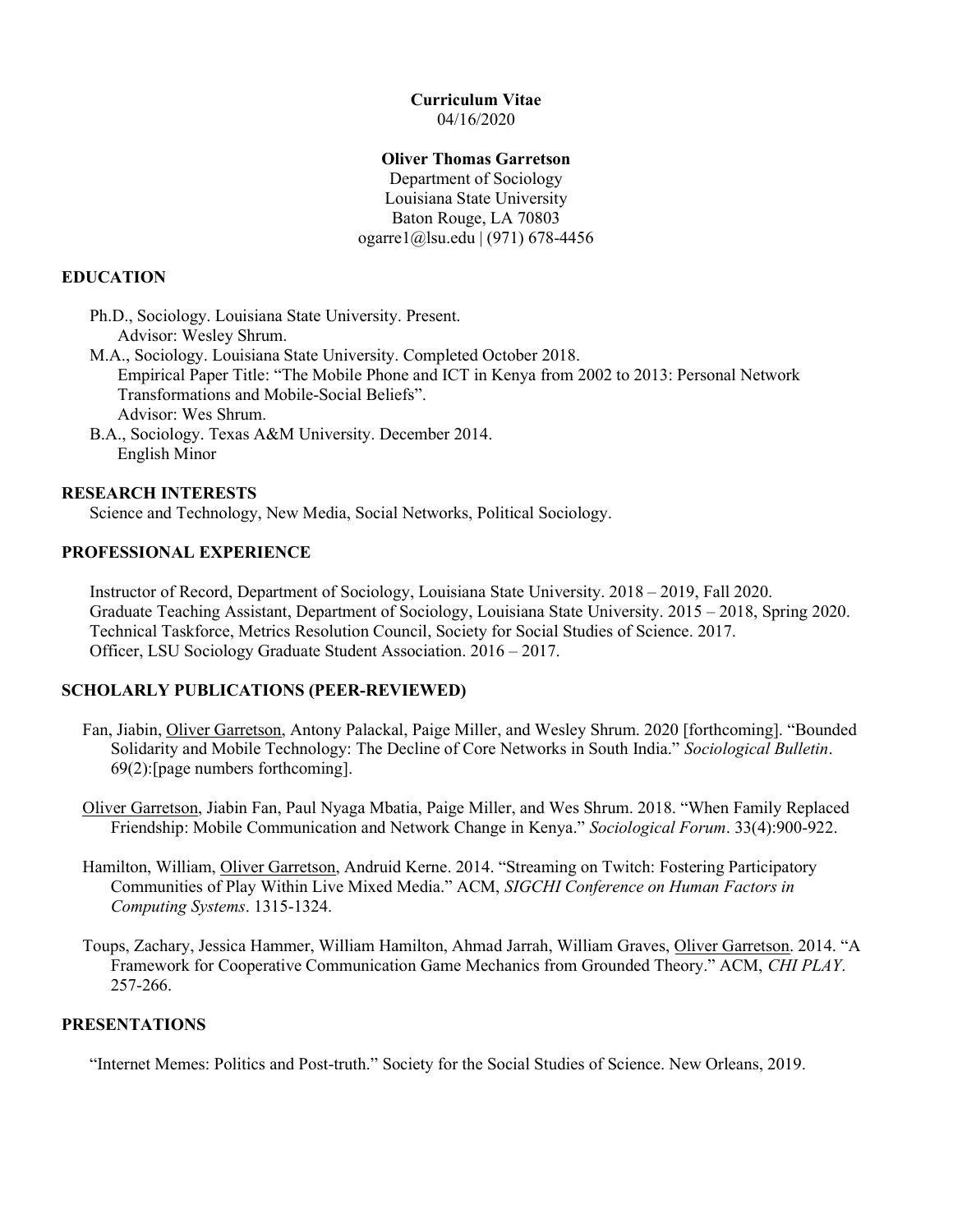- "Bounded Solidarity and Mobile Technology: The Decline of Core Networks in South India." Jiabin, Oliver Garretson, Antony Palackal, Paige Miller, and Wesley Shrum. Society for the Social Studies of Science. New Orleans, 2019.
- "The Effects of Media Use on Happiness: A Logistic Regression Using the World Values Survey." Oliver Garretson and Jiabin Fan. Southern Sociological Society. Atlanta, 2019.
- "Exploring the Onset Risk of First Divorce and The Role of Cohabitation in Remarriage: An Event History Analysis." Jiabin Fan and Oliver Garretson. Southern Sociological Society. Atlanta, 2019.

### RESEARCH EXPERIENCE

- "Pandemic Fire and Locative Fear: An Eight Country Study of Response to COVID-19." Department of Sociology, Louisiana State University. 2020 – present. [project still in initial stage].
- "Community Cooperation in Response to the Covid-19 Pandemic." Department of Sociology, Louisiana State University. 2020 – present. [project still in initial stage].
- "Photographic Portraits of New Orleans Neighborhoods." Department of Sociology, Louisiana State University 2016 – present. Document neighborhood character, Hurricane Katrina recovery, and neighborhood change. Qualitative data collection (interviews and photography lighting), transcribing.
- Qualitative Researcher, Interface Ecology Lab, Texas A&M University. February 2013 June 2014. Conducted, analyzed, and wrote qualitative research investigating sociological phenomena within the field of human computer interaction.

### TEACHING EXPERIENCE

Instructor of Record, Louisiana State University Introductory Sociology (SOCL 2001), Fall 2018 – Fall 2019, Fall 2020 [forthcoming]

- Teaching Assistant, Louisiana State University
	- Introductory Sociology (SOCL 2001). With Dr. Wesley Shrum: Spring 2020. With Dr. Danielle Thomas: Spring 2017.
	- Honors: Introductory Sociology (SOCL 2002). With Dr. Wesley Shrum: Fall 2015, Spring 2016, Fall 2017.
	- Methods of Sociological Research (SOCL 2211). With Dr. Fredrick Weil: Spring 2016, Spring 2017, Spring 2018, Spring 2020. With Dr. Danielle Thomas: Spring 2017.
	- Current Social Problems (SOCL 2501). With Dr. Danielle Thomas: Spring 2017.
	- Sociological Theory (SOCL 3101). With Dr. Fredrick Weil: Spring 2016, Fall 2017, Spring 2018.
	- Political Sociology (SOCL 4421). With Dr. Fredrick Weil: Fall 2016.
	- Social Interaction (SOCL 3601). With Dr. Mark Walker: Fall 2015.

#### Guest Lectures

- "Qualitative Methods: Data Collection & Analysis." Guest lecture at Louisiana State University, Department of Sociology. Methods of Sociological Research. 3/2020.
- "The Census and Sociological Research" Guest lecture at Louisiana State University, Department of Sociology. Methods of Sociological Research. 1/2020.
- "Socialization." Guest lecture at Louisiana State University, Department of Sociology. Introductory Sociology. 9/2019.
- "Qualitative Methods: Ethnography." Guest lecture at Louisiana State University, Department of Sociology. Methods of Sociological Research. 3/2018.
- "Qualitative Methods: Data Collection." Guest lecture at Louisiana State University, Department of Sociology. Methods of Sociological Research. 3/2018.